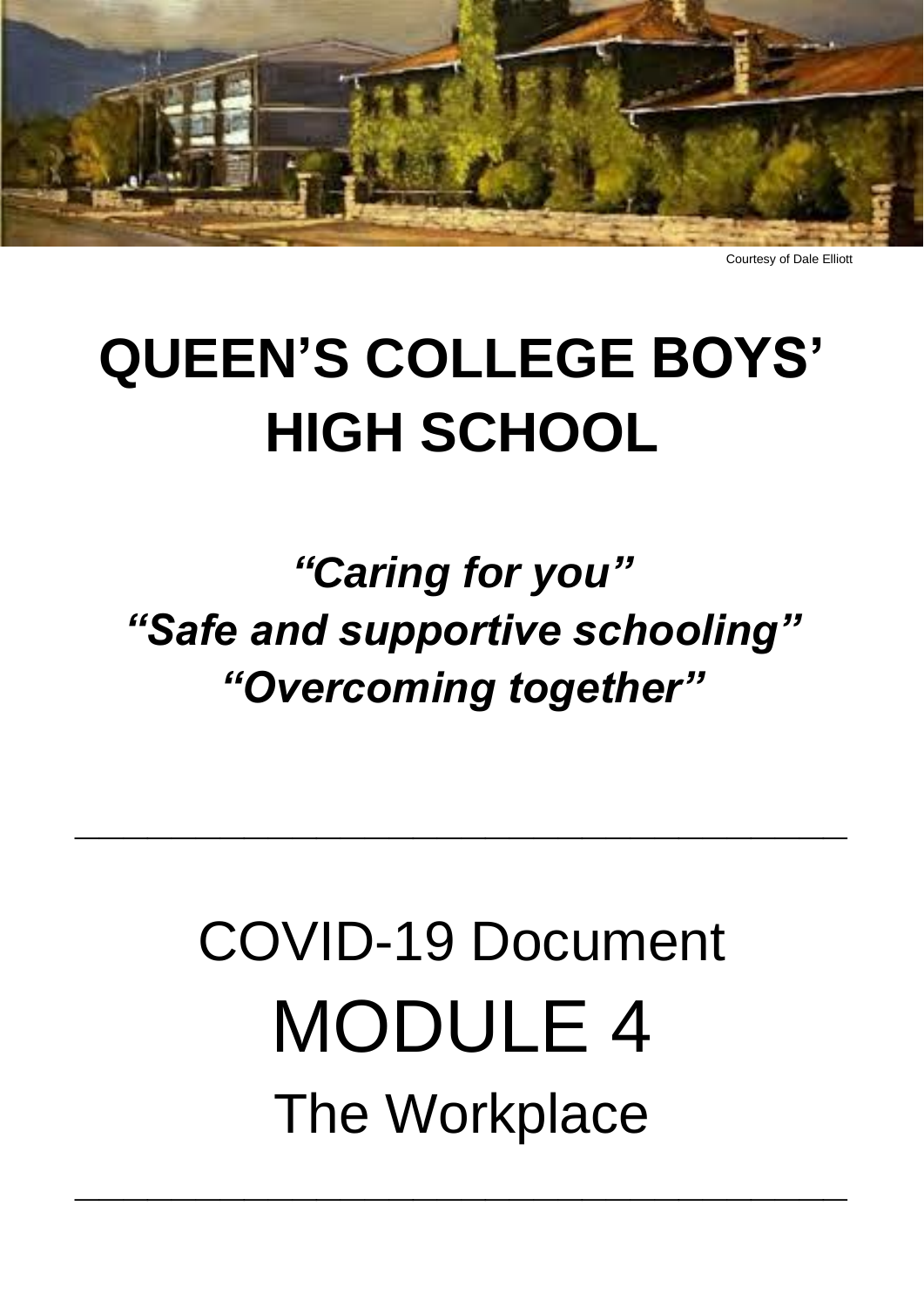

# **CONTENTS**

- Executive summary
- DCTT-Portfolio Holders
- Risk Assessment
- Identification and Protection of the Vulnerable
- Education, Induction, Training and Compliance
- Employee / Teacher / Learner behaviour
- Logistics (movement)
	- o Employee / Teacher / Learner travel
	- o Arrival / departure from workplace
	- o Safety access zones
- Health / Safety
	- o Safe environment practices
	- o Personal protective equipment (PPE)
	- o Safety, security and visitors
	- o Staff break time
	- o Administrative work space
- **Basic Sanitising / Cleaning** 
	- o Areas and cleaning frequencies
	- o Definitions and applications
	- o Cleaner responsibilities
	- o Ablution Facilities
	- o Checklists
- **Communication** 
	- o Psychosocial support
	- o Parental Support
	- o Staff support
	- o SGB support
	- o Community support
	- o Department of Education
- Signage
- **Testing Positive** 
	- o Guideline to symptom monitoring and management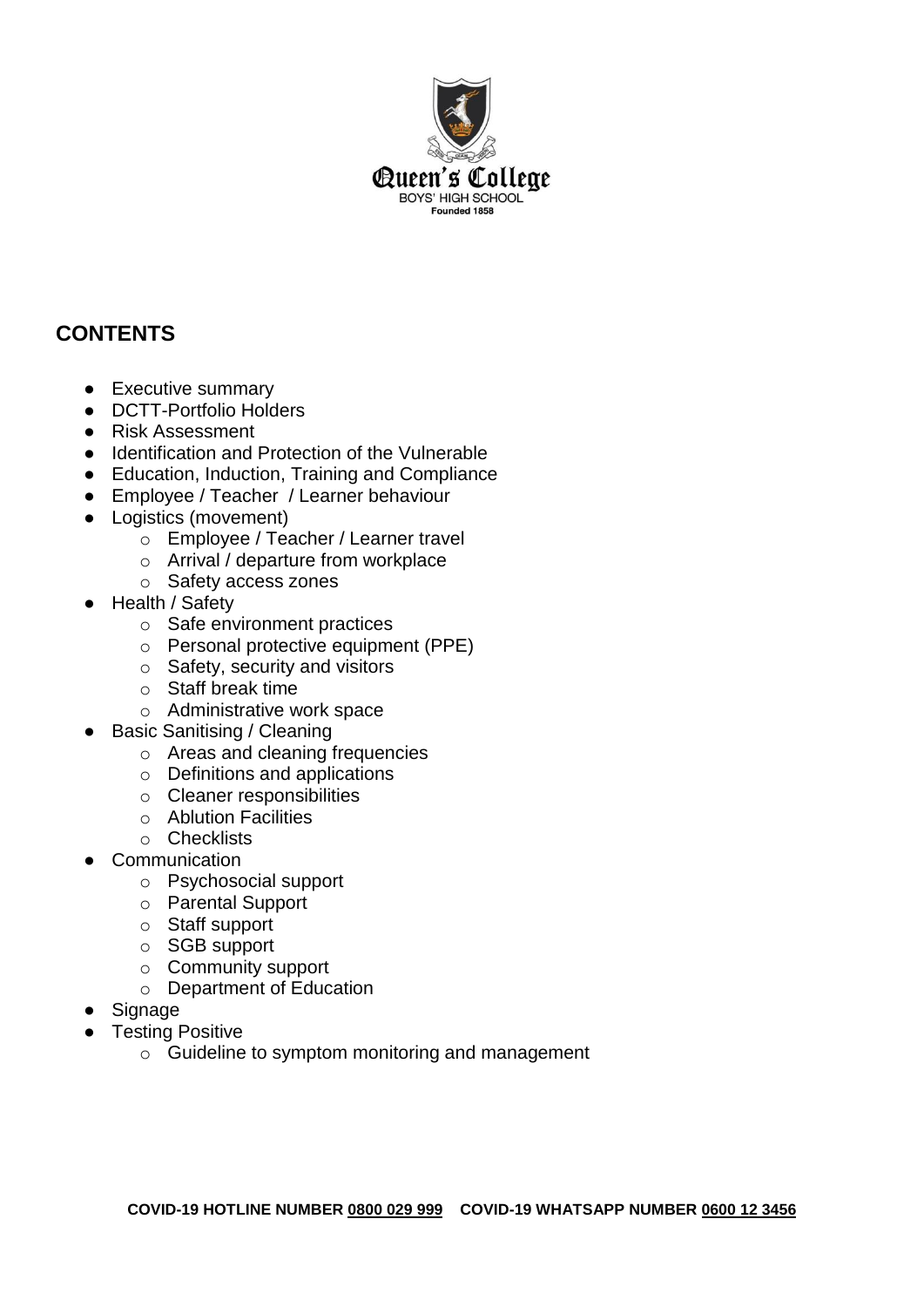

# **EXECUTIVE SUMMARY**

The purpose of this document is to ensure that Queen's College Boys' High School applies and adheres to our Government'sCovid-19 regulations, our in-house policy on the COVID-19 virus and to further ensure that:

- risk assessments are conducted:
- implementation of safety and protection measures are implemented;
- monitoring systems are in place to ensure compliance with safety.

#### **Queen's College has appointed a Designated Covid-19 Task Team (DCTT). The DCTT will be responsible for preparing all employees / teachers / learners to be COVID-19 ready**

# **DCTT - PORTFOLIO HOLDERS**

- **Operational Chairman –** Mr Janse van der Ryst
- **Communication and Co-ordination –** Mr Allister van Schoor and Mr Nkuli Gamede.
- **Basic Sanitizing and Cleaning –** Mr Henry van Oosten, Mr Richard Fietze and Ms Suzzette Villas
- **Covid-19 Education**  Mrs Margaret Myburgh
- **Equipment –** Mr Sean Russell and Mr Mike Boy
- **Health and Safety -** Mr Wayne Gilfillan
- **Hostels -** Mr Pierre Jacobs
- **Logistics –** Mrs Adré Bartis, Mr Murray Basset and Ms Melissa Sass.
- **Signage –** Ms Melissa Sass

### **RISK ASSESSMENT**

- DCTT has conducted a risk assessment. The results have been collated and a Coronavirus (COVID-19) document produced.
- All employees / teachers / learners are encouraged to understand and use the TTIS principle. (TEST, TRACE, ISOLATE and SUPPORT)

# **IDENTIFICATION AND PROTECTION OF VULNERABLE STAFF:**

- Employees / teachers older than 60 years and those with co-morbidities will be required to stay home and teachers need to work remotely from their homes.
- Alternatively, if the employee / teacher wants to work, a doctor's certificate must be produced advising that the employee / teacher is fit to work.
- *Co-morbidity is the presence of one or more additional conditions co-occurring with a primary condition.*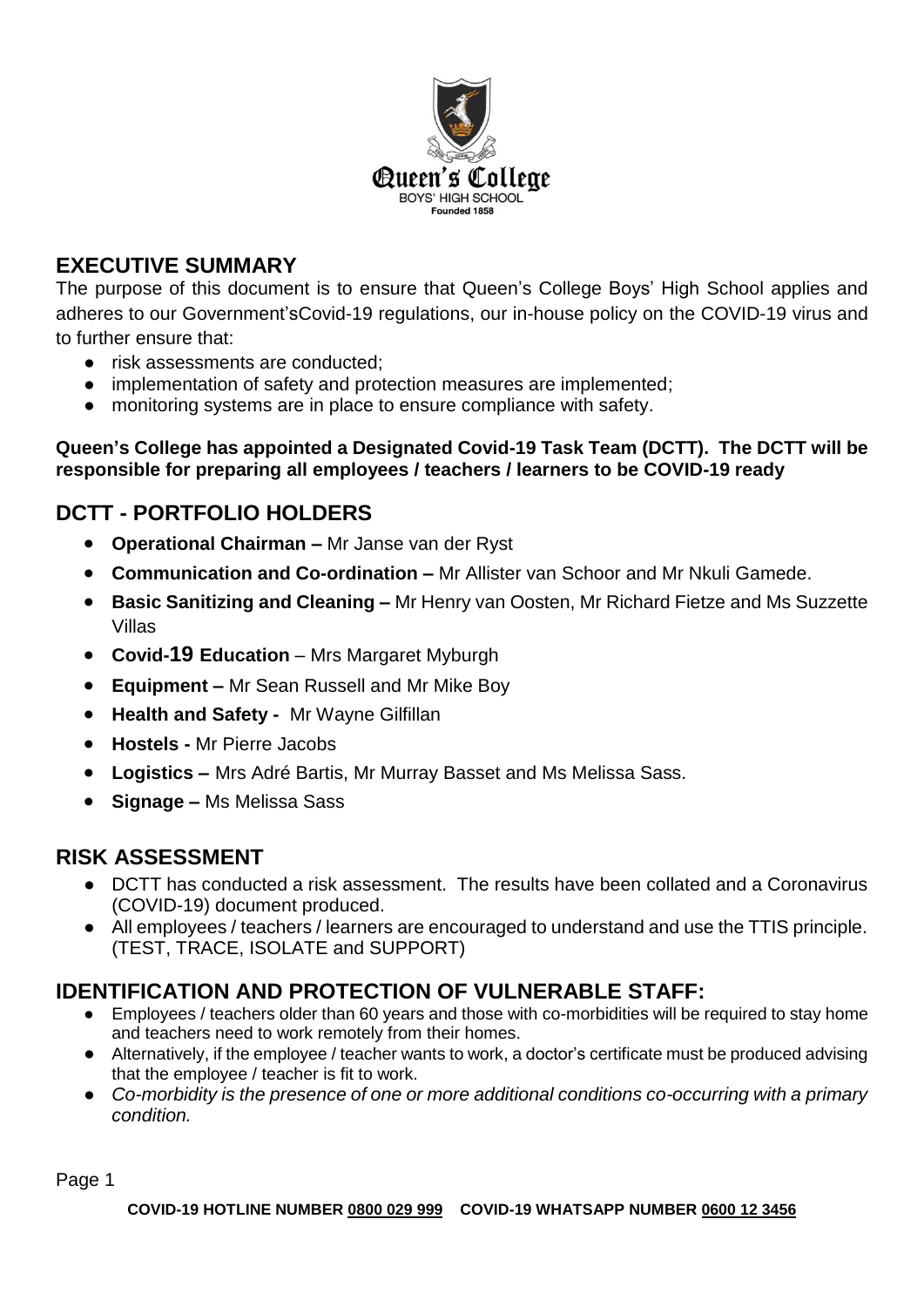

# **EDUCATION, INDUCTION, TRAINING AND COMPLIANCE**

- Every employee / teacher / learner should be informed about the COVID-19 virus and the importance of complying with regulations and maintaining good hygiene practices
- Every employee / teacher / learner should familiarise him/herself with this document and related procedures and protocols.
- Every employee / teacher / learner will be inducted and trained accordingly on all related procedures and protocols.
- The DCTT will hold regular meetings to ensure continued compliance with updated national regulations and in-house office protocols.
- The DCTT will be encouraged to keep abreast of existing and new regulations and inform all individuals accordingly.
- Employees / teachers / learners are encouraged to read all information regarding the Coronavirus on the World Health Organisation (WHO) website. The WHO has some relevant training videos on its website for employees to access.

# **EMPLOYEE / TEACHER / LEARNER BEHAVIOUR**

- Each employee / teacher /learner is expected to behave responsibly considering the COVID-19 threat and to respect the safety of fellow employees, their families, and the community at large. Employees are encouraged to become Health Ambassadors for the school in their respected communities.
- In addition to the obligation under the OHSA, all employees / teachers are obliged to comply with measures introduced by the school as required by the directive outlined in the document *(COVID-19 OCCUPATIONAL HEALTH AND SAFETY MEASURES IN WORKPLACES COVID-19 (C19 OHS), 2020)*
- Employees / teachers / learners are also required to comply with all regulations outside of the workplace as per the personal movement Covid-19 regulations.

# **LOGISTICS (Movement)**

Employee / Teacher / Learner Travel

- Where practically possible, all employees / teachers / learners are encouraged to make use of single-person private transport. In instances where employees / teachers / learners do not have access to private transport, the use of public transport is discouraged and if possible, walking is suggested.
- If not possible and travelling with public transport, or more than one in a vehicle, it should be with the minimum number of people at any one time as per Government guidelines.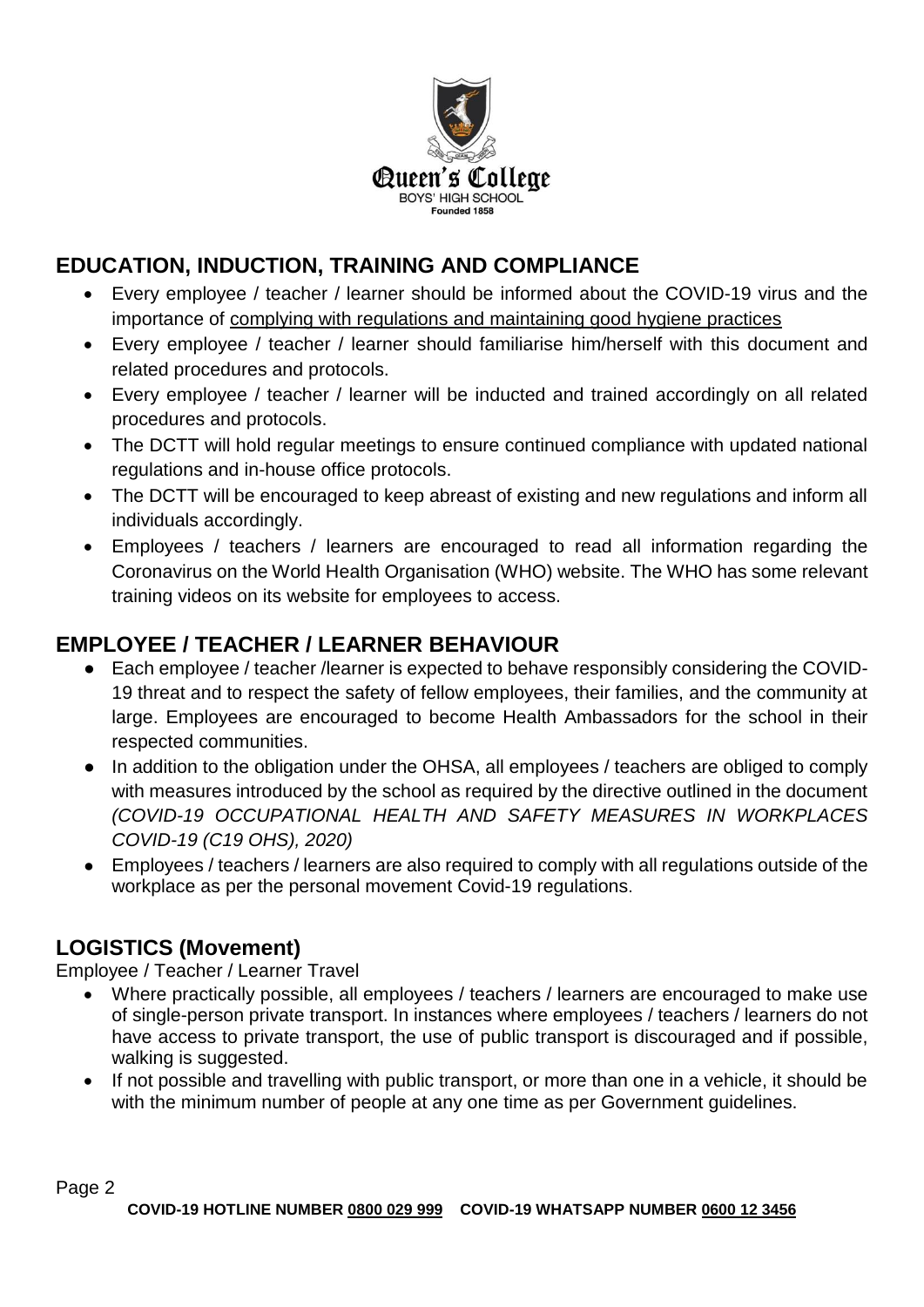

- Good ventilation (ie. keeping the windows open) and facing away from each other may help to reduce the risk of transmission.
- All vehicles being used should be cleaned regularly, using gloves and standard cleaning products, with particular emphasis on handles and other areas where passengers may touch surfaces.
- When travelling, employees / teachers / learners must wear a cloth face mask.

#### Arrival / Departure from workplace

- Employees / teachers / learners will only be able to arrive / leave the property from the Memorial Hall in College Avenue; and boarders through the Bisset Hall entrance. All arrival / departure points will have a screening and sanitizing station. Additional arrival / departure points will be advised as necessary.
- Learners will be encouraged to be dropped off in College Avenue in the mornings; and also picked up after school, so as to avoid walking in groups, in town.
- Staff are to park off campus in College Street, in front of the school.
- To discourage congestion of staff and learners, staggered arrival and departure times will be implemented.
- **ARRIVALTIME Teachers and ground staff – 07:00 until 07:20 Learners 07:20 until 08:00**.
- **DEPARTURE TIME 14:30 until 15:15**
- Employees / teachers / learners will need to maintain good social distance while waiting to be screened and sanitized.
- Each time that the employee / teacher /learner arrives and departs from the workplace at any time the person will undergo the same procedure.
- When entering the workplace / classroom an employee / teacher / learner may remove his / her face cloth mask and replace it with a face shield. On departure the reverse must take place. Face shields are to be sanitized and stored in a suitable manner in the workplace / classroom at the end of a shift / school day.
- When departing the workplace, each employee / teacher / learner will undergo the same arrival / departure screening procedure.

Safety access zones

**All areas in the building are to be controlled by coloured Safety access zones (High risk- Red, Medium risk- Orange, and Low Risk-Green).** 

#### **RED ZONES – NO ENTRY**

Only employees / teachers working in certain areas will be allowed access to these areas, such as the Administrative office block, HOD offices, Discipline and Sports offices office and staff room. All red zones will be clearly marked.

Page 3

**COVID-19 HOTLINE NUMBER 0800 029 999 COVID-19 WHATSAPP NUMBER 0600 12 3456**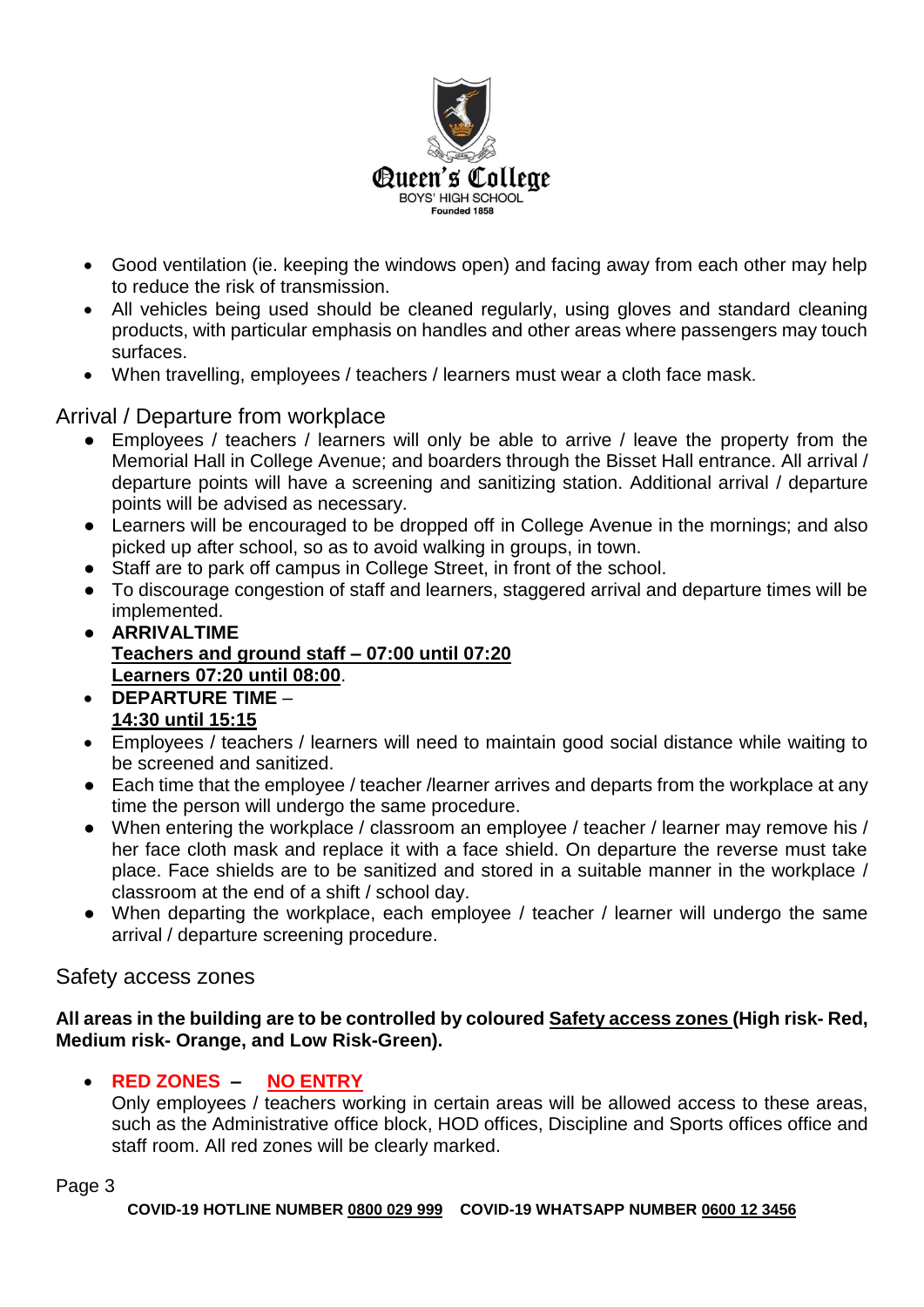

**ORANGE ZONES - RESTRICTED OR CONTROLLED ACCESS**  Employees / teachers and learners will be allowed into these areas. However, each area will be restricted to a certain number of persons being present at the same time. These restrictions will be clearly displayed. These areas are the Auditorium, learner ablutions, staff ablutions, printing rooms and staff kitchenettes. All Orange zones will be clearly marked.

#### **GREEN ZONES – FULL ACCESS**

Employees / teachers / learners will be allowed into these areas such as all halls, classrooms, passages, school quads and the grounds.

- **All employees / teachers /learners are to understand that CROSS-CONTAMINATION is DISCOURAGED and must be eliminated at all costs.**
- **Teachers / learners are encouraged to work in their allocated classrooms and restrict their movement as much as possible.**
- **Employees are to be restricted to working only in their area of expertise and in their specific work space areas eg. a person working in the kitchen may NOT clean the ablutions.**
- **All employees / teachers / learners will be required to use their designated ablution facilities and break areas to avoid cross contamination.**

# **HEALTH / SAFETY**

#### **Safe environment practices**

All persons:-

- are encouraged to practice good hygiene principles, wear a cloth face mask / face shield at all times, maintain social distancing, wash hands regularly and cough / sneeze into the elbow of his/her arm at all times.
- are to make use of the resources provided in the work environment which promote good personal hygiene. These include no touch refuse bins, hand soap, alcohol based hand rubs, disinfectants and disposable towels.
- are encouraged to sanitize their hands regularly between classes, when removing any personal protective equipment (PPE and before / after handling food).
- are to practice good respiratory hygiene and ensure good ventilation in areas where they work.
- are encouraged to wash hands regularly, and particularly after break times and when using the ablution facilities.
- are encouraged to maintain social distancing when walking in passages between classes. Social distancing is also encouraged between learners during break times.
- are discouraged from entering/ visiting classrooms that they are not supposed to be in during the school day.

Page 4

**COVID-19 HOTLINE NUMBER 0800 029 999 COVID-19 WHATSAPP NUMBER 0600 12 3456**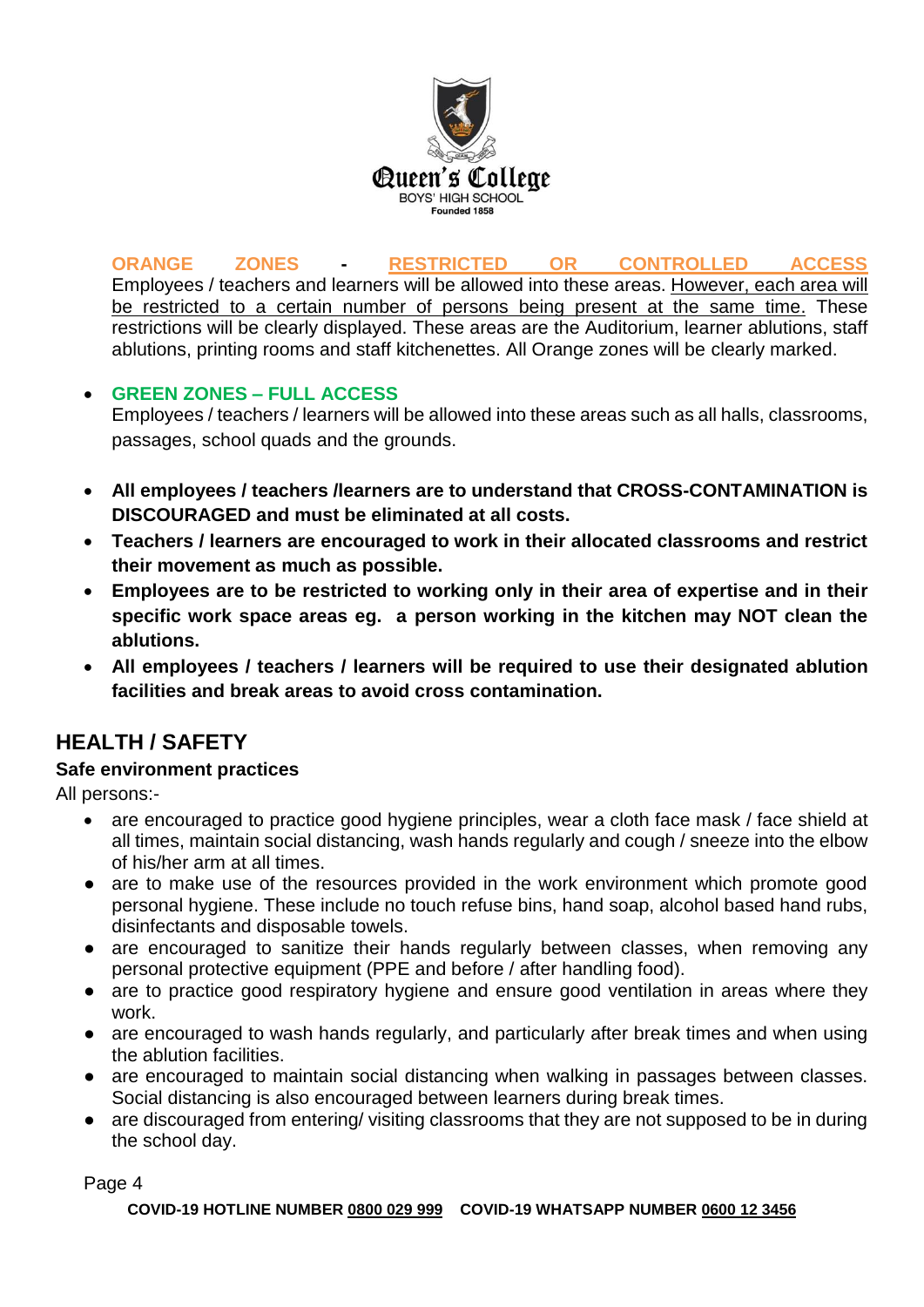

- are to monitor that all chairs and desks in classrooms and common areas are to be placed the required distance away from each other (1.5m)
- are not allowed to borrow / loan any personal items / stationery / clothing to / from each other.
- Each employee / teacher / learner is encouraged to carry their own personal bottle of sanitizer at all times.
- There will be no assemblies or lines. Any information that needs to be disseminated will be given to learners via the intercom or WhatsApp groups.
- Each teacher / learner will be required to sanitize their own workstation / desk after each period is complete.
- E-Conference meetings are encouraged. In instances where physical meetings are necessary, the restricted number of persons in a room will apply.
- There will be no school sport, physical education and cultural activities.
- High risk students are requested to be tested prior to returning to school.
- The College Prefect's study on the Athlone side of the Memorial Hall will be used as an isolation room should there be a positive test for any person on campus. Mr Wayne Gilfillan (Health and Safety) needs to be notified should a positive test be made on campus.

#### **Personal Protective Equipment (PPE)**

- Employees / teachers / learners must wear the required and appropriate PPE at all time.
- All PPE must be properly fitted and used in the correct manner.
- All PPE must be regularly inspected, maintained and sanitized as necessary.
- All PPE must be properly removed, cleaned and stored / disposed of, as applicable to avoid contamination of self, others, or the environment.
- The wearing of closed shoes is compulsory.
- When employees are disinfecting, a face mask is compulsory.
- When employees are emptying dustbins, the use of gloves is compulsory.

#### **Safety, Security and visitors**

- Queen's College Boys' High School campus will be in lockdown once everyone is on campus until further notice is given by the DCTT.
- Accordingly, all vehicle- access gates will be kept closed and only accessed when live- in hostel staff need to use their vehicles. These staff members are responsible for the regular sanitization of their vehicles, especially the wheels.
- Parents / visitors will be able to communicate with office staff, at the front gate to the offices, under strict conditions; they will be screened and undergo sanitisation procedures in line with those applicable to employees, teachers and learners. In addition a parents / visitor's questionnaire must be completed. Visits will be registered.
- Parents will be able to make school fee cash payments, however all are encouraged to use alternative methods of payment.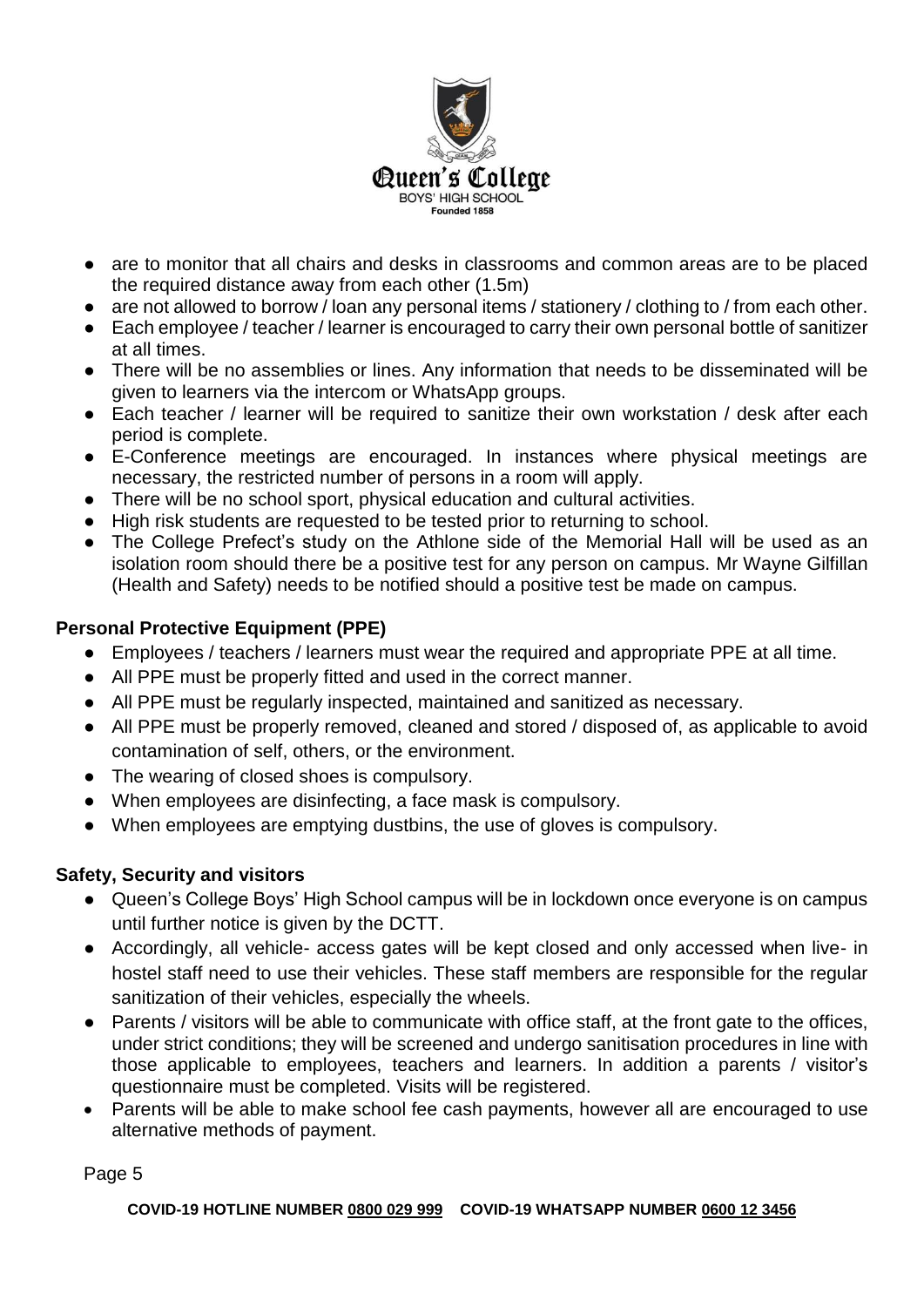

- Parents are encouraged to communicate with the Principal and office staff via e-mail, phone calls or WhatsApp.
- Parents / visitors will not be allowed access if they do not have a face mask of their own.
- All parcels / post coming onto the premises will have to be sanitized. All regular newspaper deliveries will be cancelled.
- All teachers and learners must leave the premises at the closing time of school so that the cleaning staff can enter.

#### **Staff Break time**

- Employees / teachers are encouraged to bring their sandwich packs from home. No take-out / delivery vehicles or delivery personnel will be allowed onto the property.
- Kitchen and staff room rest area spaces must be cleaned and sanitized after each use.
- Hands must be washed and sanitized before and after eating food.
- The use of shared food items is discouraged.

#### **Administrative Workspace**

- The respective workstations in all offices are to be sufficiently spaced to comply with the social distancing spacing recommendations.
- Employees / teachers are also required to wash / sanitize their hands and sanitize their workstation's high touch areas regularly.
- All administrative staff are to enter and exit the building through the front door to prevent cross contamination.

# **Basic Sanitising / Cleaning**

Areas and Cleaning frequencies See attached diagram

#### Definitions and Applications

Sometimes the terms "cleaning", "sanitizing" and "disinfecting" are used interchangeably. These terms all mean very different things and involve distinctly different solutions. It is important to know which solution to use for each application. Cleaning and sanitizing cannot be done at the same time. Best practice is to Clean, Rinse, and then Sanitize to reduce the spread of communicable illnesses.

● "Cleaning" involves scrubbing, washing and rinsing to remove visible soil and debris. The cleaning solution used is made up of detergent and water e.g. liquid soap and hot water.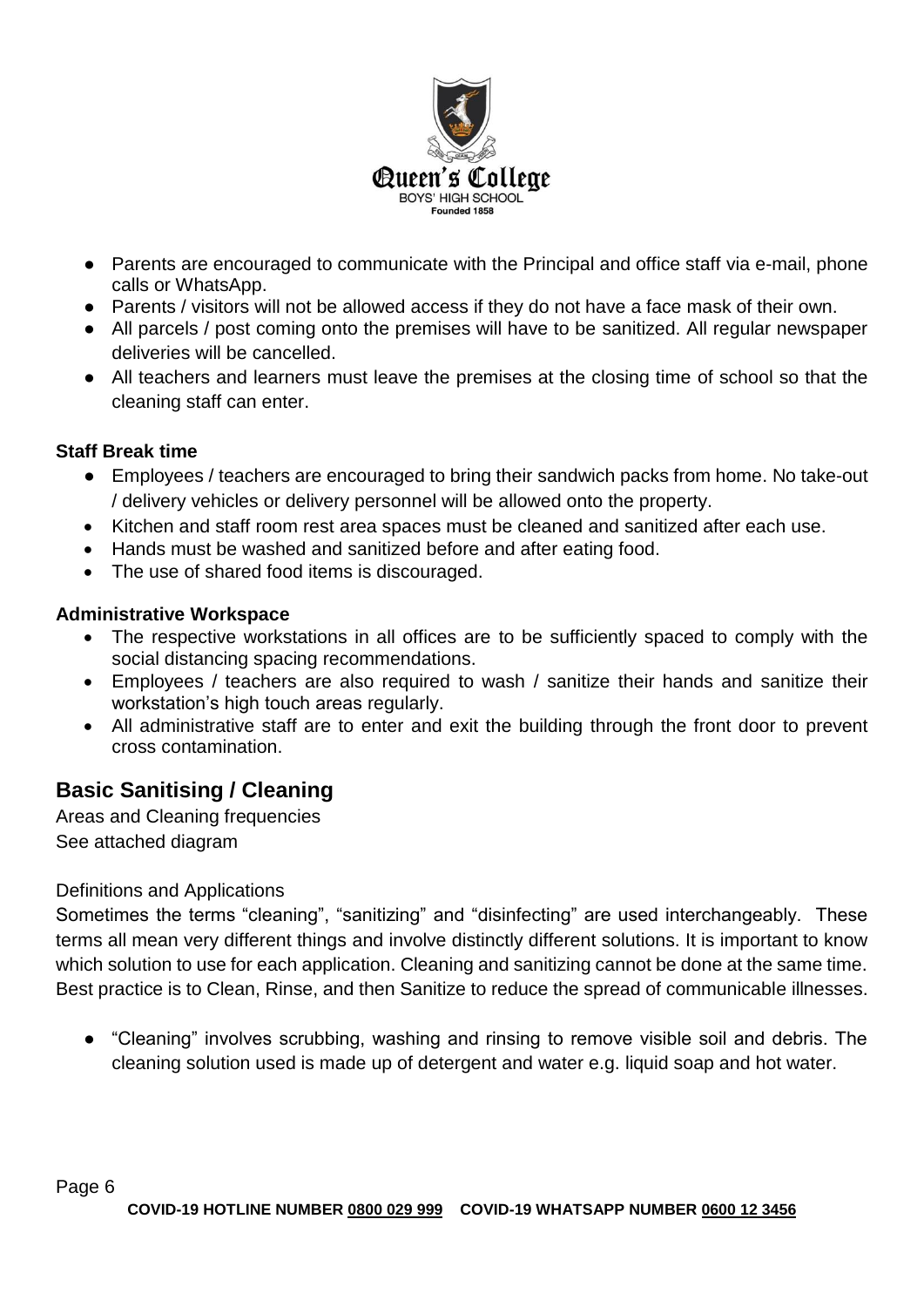

- "Sanitizing" is covering the cleaned area with an approved suitable sanitizing solution. The best practice recommendation is to leave the sanitizing solution on the surface for a minimum of 2 minutes before wiping it dry. It can also be left to air dry. This will kill and clean away enough germs so that it would be unlikely that someone could become ill from contacting that surface. This process may be completed using a smaller spray bottle. Be aware of using a bleach based solution for hands or chairs, this may damage clothing.
- "Disinfecting" is covering an already cleaned area with a suitable **stronger** disinfecting agent. This kills all of the germs on a surface. Best practice recommends leaving the disinfecting solution on the surface for a minimum of 2 minutes or left to air dry. This process may be completed by using a larger backpack spray bottle. When disinfecting areas like walls and floors a bleach based solution may be used.
- "Fogging" is a technique for disinfecting, by producing a suitable fine disinfectant mist which is directed by an electric blower. The use of a fogging machine has the benefit of being faster than a normal spray application.

#### **Cleaner responsibilities**

These Include:

- Refilling all dispensers with the relevant solutions timeously.
- Checking that disposable paper towelling is replaced timeously.
- Completing and filling out of necessary checklists and rosters.
- Adhering and working to the correct work time schedules.
- Risk related areas and surfaces must be cleaned according to the correct cleaning time schedules.
- Endeavouring to clean all available surfaces in all areas using the correct sanitizer/ disinfectant solutions and applications
- Reporting any shortage of bulk cleaning material / solution / liquid soap to management.
- Promoting and creating a safe and healthy environment by taking the necessary health safety precautions and wearing the correct PPE (Personal Protective Equipment.)
- Storing any sanitizer / disinfectant in a secure lock up area.
- Promoting good hygiene behaviour.
- Using all PPE equipment in the manner for which it is intended.
- Creating good ventilation in areas, where possible.
- Disposing of contaminated trash in a responsible way.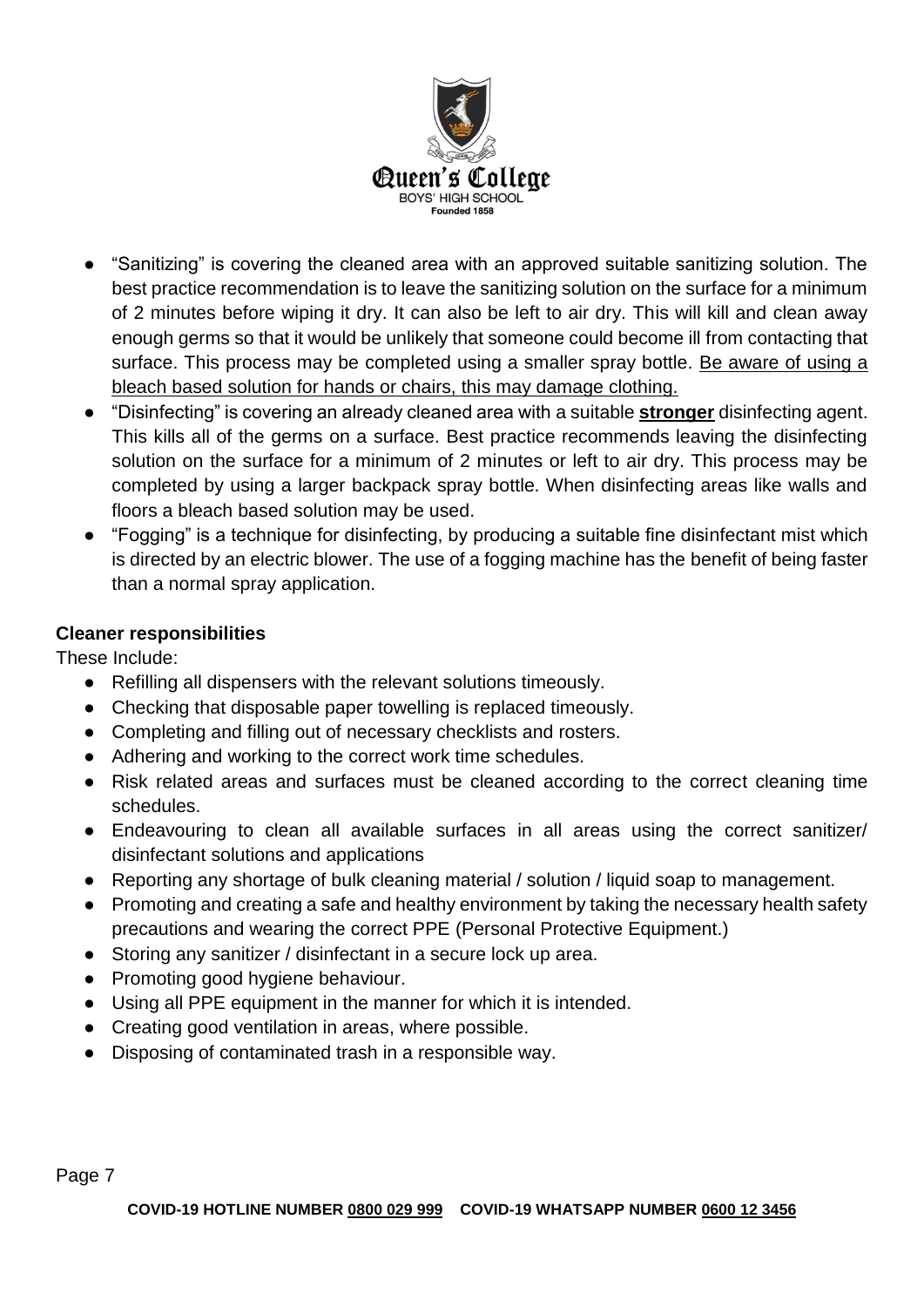

#### **Ablution facilities**

- Hands must be washed or sanitized before and after using the facilities.
- The cleaning regimes for toilet facilities (particularly door handles, locks, and the toilet flush) will be enhanced and a compliance roster will be instituted.
- Paper hand towels are to be provided in all ablution facilities and suitable, sufficient rubbish bins for paper towels must be provided. Waste must be regularly removed and disposed.

#### **Checklists**

These include:

- Roster / time schedule / checklist for general cleaning / disinfecting of each area of the home.
- Roster / time schedule / checklist for the hourly sanitizing of the ablutions facilities.
- Stock list for all consumables and cleaning material that are being used.

# **COMMUNICATION**

#### **Psychosocial support**

- The psychosocial approach from the school will look at individuals in the context of the combined influence that [psychological](https://en.wikipedia.org/wiki/Psychological) factors and the surrounding social environment have on their physical and mental wellness and their ability to function. Psychosocial assessment considers several key areas related to psychological, biological, and social functioning and the availability of support.
- Accordingly, a Google online survey was created: "Covid-19 questionnaire". The intention of the questionnaire is to assist the school in determining any possible risk. Households with essential workers, healthcare workers and elderly will be closely monitored. <https://bit.ly/35F9Min>

#### **Parental support**

 Communication is key during times of uncertainty, thus we will ensure that regular Headmaster's newsletters, D6 letters and links to relevant articles are shared with our parent body. With the huge amount of hype and fake news on social media it is vital to keep our parents adequately informed.

#### **Staff support**

- A Google online survey was created: "Covid-19 staff questionnaire". The intention of the questionnaire is to assist the school in determining possible risk. Households with essential workers, healthcare workers and elderly will be closely monitored.
- A separate staff wellness survey was compiled and sent to all members of staff. This is to determine if there are any underlying issues that need to be brought to the school's attention. This is with the intention of the school intervening where they can to ensure that our staff are well taken care of during the lockdown period.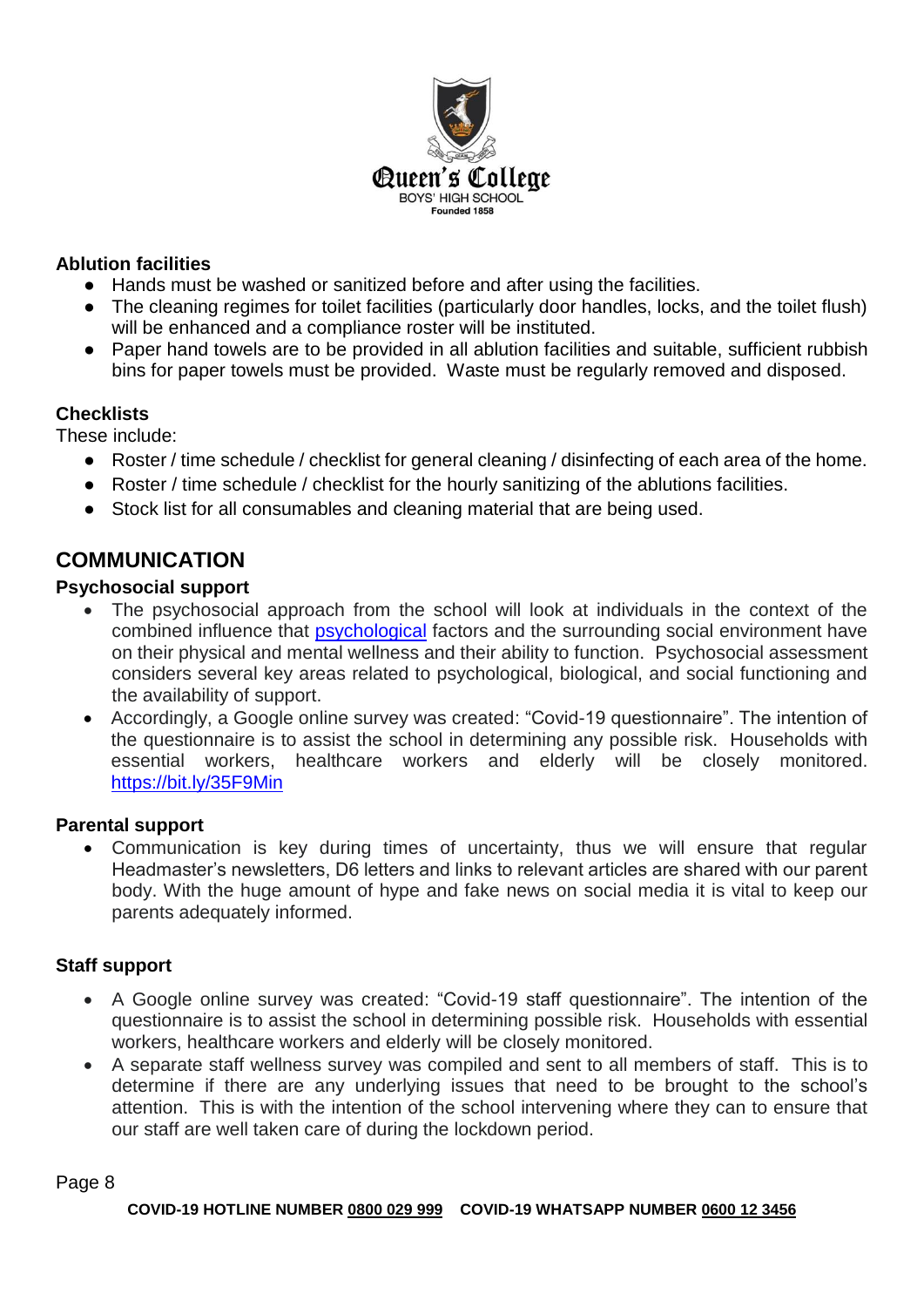

#### **SGB support**

The School Governing Body must ensure that:

- the Designated Covid -19 Task Team is established DCTT
- the appointed DCTT liaise with each other
- the appointed DCTT are fulfilling their respective mandates
- all staff are properly informed and adhere to the school policy
- compliance checklists are developed and maintained
- visitors' attendance records are kept and maintained
- sufficient financial resources are allocated to maintain compliance
- all third parties gaining access to the property are Covid-19 compliant.

#### **Community support**

The School must ensure that:

 Regular communication is kept with the key stakeholders of QC. This would include communicating with the QCOBA, the Chamber of Commerce, the local authorities and the greater Queenstown [Komani] community.

#### **Department of Education**

The School must ensure that we:

- keep communication lines with the Department of Education open and ensure that we stay informed.
- receive all relevant circulars and regulations as published by the Department of Education, scrutinise these and make any urgent amendments to our Covid-19 policy. This would ensure that we conform to all decisions made and implemented by the relevant Departments of Education and Health.

#### **SIGNAGE**

- Signage and safety regulations related to Queen's College Senior policy on the Coronavirus and safety protocols will be prominently displayed.
- Essential visitors must be instructed to take note of the signage and safety regulations.

#### **TESTING POSITIVE**

Guideline to symptom monitoring and management

The aim of this guideline is to enable: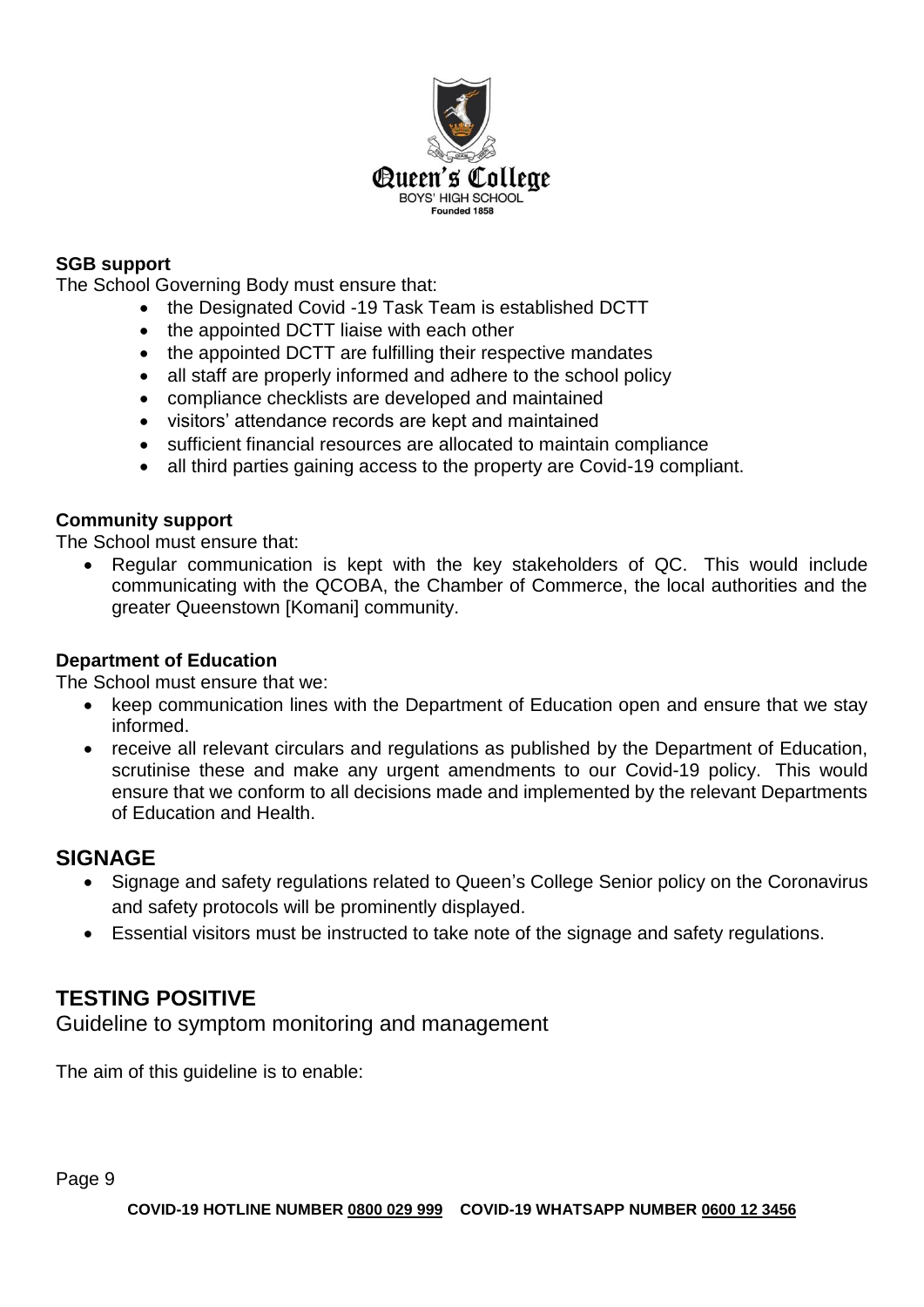

- **Early and timeous identification and diagnosis of all persons at risk of COVID-19 infection**
- **Early referral for appropriate treatment, care and timeous return to work of affected persons**

**The protection of other unaffected persons related to employees / teachers and learners of the school**

- **If an employee has been diagnosed with COVID-19, the Health and Safety officer must**
	- inform the Department of Health and the Department of Education. **Contact Person: Dr Praden (071 640 8456)**
	- and investigate the cause including any control failure and review its risk **assessment to ensure that the necessary controls and PPE requirements are in place; and**
	- **it must give administrative support to any contact-tracing measures implemented by the Department of Health.**
- Employees / teachers / learners on duty during lockdown will be required to be screened for COVID-19 related symptoms. All information is to be recorded.
- Employees / teachers / learner's currently on leave and working from home will be required to fill out a health pre-screening questionnaire and then be screened before they may return.
- All employees / teachers / learners will have to proceed though a sanitising station when accessing the property.
- At the start and at the end of each shift, the security guard must check with employees / teachers / learners whether they have experienced a sudden onset of any of the following symptoms: cough, sore throat, shortness of breath, body aches, redness of eyes, loss of smell or loss of taste, nausea, vomiting, diarrhoea, fatigue or weakness or fever/chills (or ≥ 37.9°C measured temperature). These are the current criteria for the identification of persons under investigation for being positive for Covid-19.
- Should an employee / teacher / learner report any of the above mentioned symptoms, school management should be immediately notified. The employee / teacher / learner will not be permitted to enter the workplace or report to work and management will immediately contact the necessary authorities for instruction, and direct the employee to act in accordance with those instructions.
- Should an employee / teacher / learner report any other additional symptoms s/he should be referred for further clinical evaluation and requirement for COVID-19 testing. The person will not be allowed onto the premises.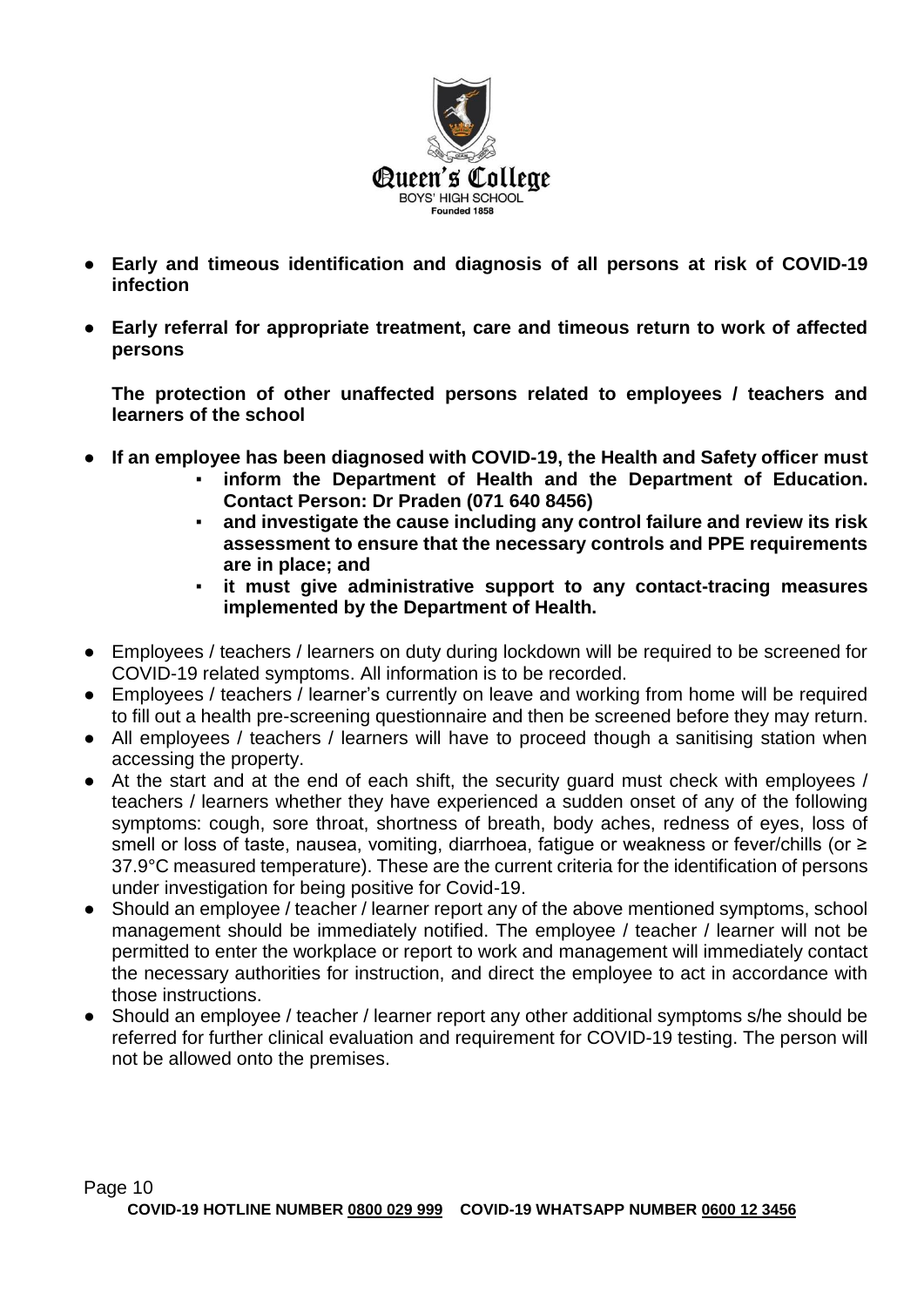

- If the employee / teacher / learner was travelling with staff transport or by taxi, with other staff members before he/she reported for duty, all names must be recorded. All of these employees must be sent home for immediate self-isolation. All of this must happen simultaneously, to avoid employees coming on site, if one person has a result of a temperature of 37.9 ˚C and above. Employees / teachers / learners are encouraged to travel in separate transport or taxis to prevent contamination to many persons at a single time.
- Management will arrange screening and/or testing for all those who have now gone into selfisolation depending on the results of the employee /teacher / learner who had initially tested a high temperature result. This result should be available within approximately 48 hours of submission.
- On receiving their results, the employee and/or health professional supporting the employee / teacher / learner should notify the school so that the employee / teacher / learner is managed accordingly. The workplace should proactively take steps to obtain this information to avoid any delays in reporting.
- A positive COVID-19 test of an employee / teacher / learner will require immediate isolation of that person, provide the infected person with a FFP1 surgical mask and arrange for the person to be transported in a manner that does not place other people or members of the public at risk.
- A positive COVID-19 test of an employee / teacher /learner will require all potential contacts in the workplace to be traced and the workplace disinfected if applicable. Notification to the necessary authorities is compulsory.
- A positive COVID-19 test in an employee / teacher / learner will require that person to be quarantined for the required period before returning to the workplace.
- Any employee / teacher / learner who has been in contact with a person who has tested positive, must self-isolate for the required period.
- A positive COVID-19 test of any employee / teacher / learner will require the DCTT (Medical Practitioner) to analyse and examine the exposure and risk to the school without delay. The possibility of any control failure must be investigated and amended.
- If all tests are negative the employee / teacher / learner is allowed to return to work, with continued monitoring for symptoms, and must seek medical re-evaluation if respiratory symptoms recur or worsen.
- All employees / teachers / learners should also stay at home if they have had to take simple medications, which may mask symptoms of infection.
- Families / parents to any person testing positive or experiencing coronavirus symptoms will be notified immediately.
- The Employer must ensure that the employee / teacher / learner is not discriminated against on grounds of having tested positive for COVID-19 in terms of section 6 of the Employment Equity Act, 1998 (Act No. 55 of 1998);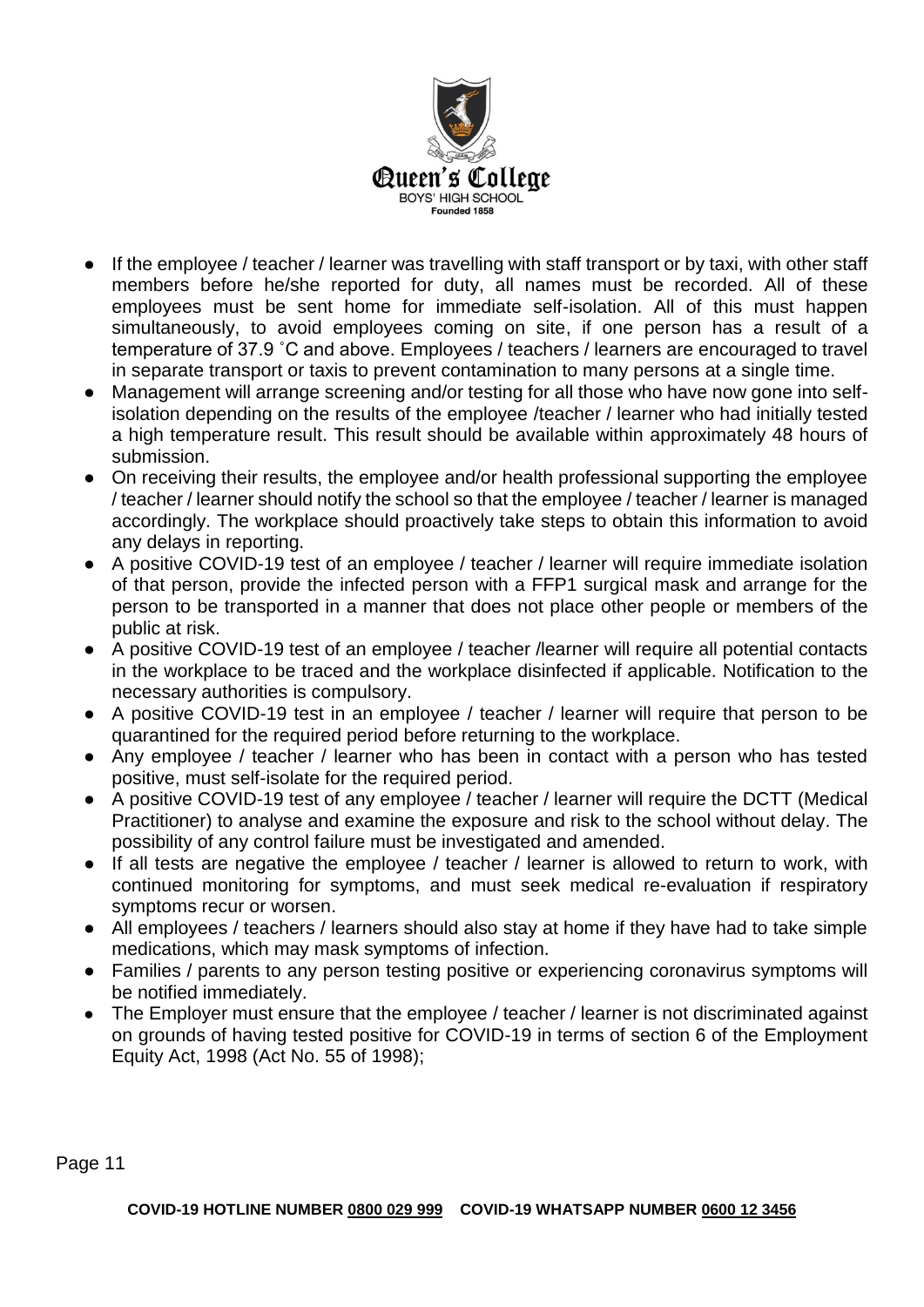

All employees on returning to work after **isolation** or **quarantine** period should follow general work restrictions that include:

- Undergoing medical evaluation to confirm that they are fit to work
- wearing of masks at all times while at work for a period of 21 days from the initial test
- implementing social distancing measures when required (in the case of health workers avoiding contact with severely immune compromised patients)

# **Queen's College Boys' High School reserves the right to modify, suspend, change, or terminate this document at any time.**

**Janse van der Ryst Headmaster Queen's College Boys' High School**

23 May 2020

# **(See attached Diagram re Basic Cleaning and Sanitising)**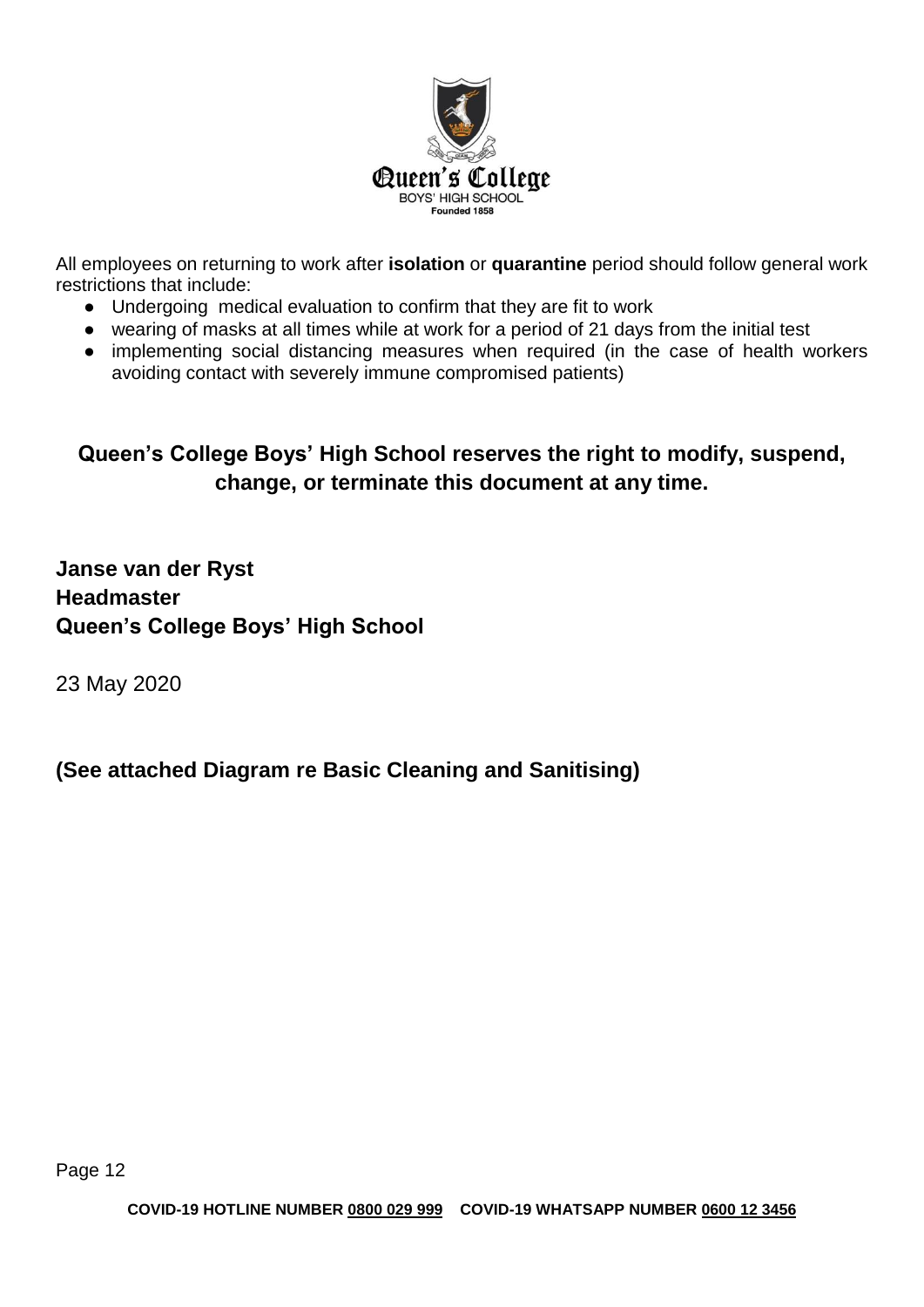

# SCHOOL & HOSTEL –

# BASIC SANITISING & CLEANING

# Touch - Areas / Surfaces- Frequency

|                   |                              |                           |                                  | Responsible |
|-------------------|------------------------------|---------------------------|----------------------------------|-------------|
| Area              | <b>Surfaces</b>              | <b>Sanitizing Type</b>    | <b>Frequency</b>                 | Person      |
| Administration    | Walls / Floors               | Deep Sanitizing / Fogging | Once Daily                       | Cleaner     |
| Administration    | Desks / Chairs               | <b>Bottle Sanitize</b>    | 2 - 3 Hours                      | Self        |
|                   | Coffee Tables/               |                           |                                  |             |
| Administration    | Chairs                       | Sanitize                  | 2 - 3 Hours                      | Cleaner     |
| Administration    | Own Touch items              | <b>Bottle Sanitize</b>    | 2 Hours                          | Self        |
| Administration    | <b>Shared Touch Items</b>    | Sanitise                  | <b>Before / After Use</b>        | Self        |
| Ablutions         | Walls / Floors               | Deep Sanitizing / Fogging | Once Daily                       | Cleaner     |
| Ablutions         | Toilets / Hand Basin         | Sanitise                  | Hourly                           | Cleaner     |
| Ablutions         | Hands                        | Soap & Water              | <b>Before / After Use</b>        | Self        |
| Classrooms        | Walls / Floors               | Deep Sanitizing / Fogging | Once Daily                       | Cleaner     |
| Classrooms        | Teacher Desk / Chair         | <b>Bottle Sanitize</b>    | <b>Before &amp; after Period</b> | Self        |
| Classrooms        | Learner Desk / Chair         | <b>Bottle Sanitize</b>    | <b>Before &amp; after Period</b> | Self        |
| Classrooms        | Hands                        | <b>Bottle Sanitize</b>    | <b>Before &amp; after Period</b> | Self        |
| Classroom with    |                              |                           |                                  |             |
| Basin             | Hands                        | Soap & Water              | Before & after Period            | Self        |
| Passages          | Walls / Floors               | Deep Sanitizing / Fogging | Once Daily                       | Cleaner     |
| <b>Staff Room</b> | Walls / Floors               | Deep Sanitizing / Fogging | Once Daily                       | Cleaner     |
| <b>Staff Room</b> | <b>Coffee Tables/ Chairs</b> | Sanitise                  | <b>Before / After use</b>        | Self        |
| <b>Staff Room</b> | Kitchenette tops             | Clean / Sanitize          | <b>Before / After use</b>        | Cleaner     |
| <b>Halls</b>      | Walls / Floors               | Deep Sanitizing / Fogging | Once Daily                       | Cleaner     |
| Halls             | Chairs                       | Sanitise                  | Before / After use               | Cleaner     |

**COVID-19 HOTLINE NUMBER 0800 029 999 COVID-19 WHATSAPP NUMBER 0600 12 3456**